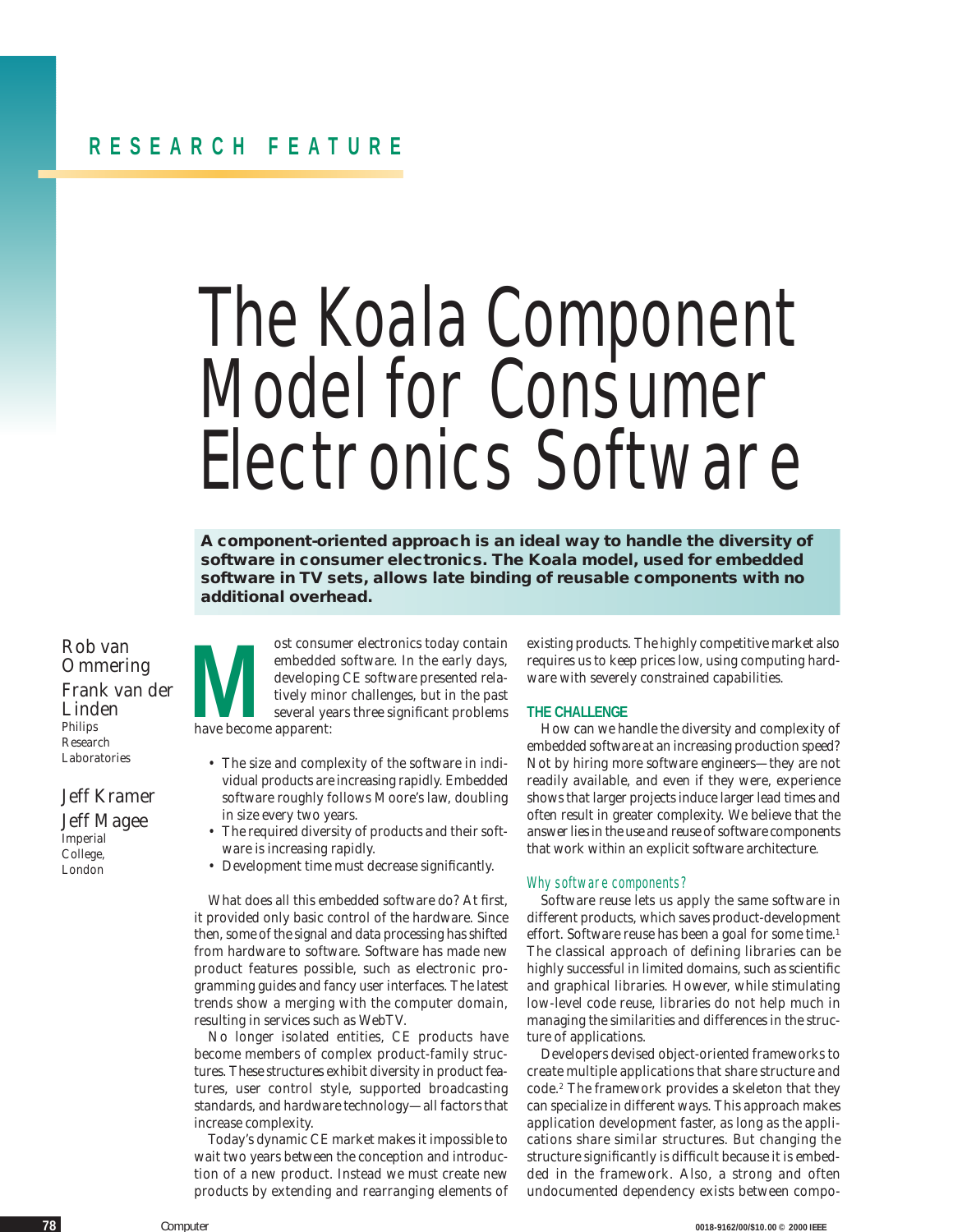nents and the framework because of implementation inheritance.

*Component-based approaches*let engineers construct multiple configurations with variation in both structure and content.3,4 A software component is an encapsulated piece of software with an explicit interface to its environment, designed in such a way that we can use it in many different configurations. Classical examples in desktop application software are the button, tree view, and Web browser. Well-known component models are COM/ActiveX, JavaBeans, and CORBA.

## Why an explicit architecture?

Many component models are used with one or more programming languages—such as Visual Basic and Java—to construct configurations out of sets of components. Such an approach has one disadvantage: difficulty in visualizing and therefore managing the structure of the configurations. You can use visual tools to design the structure and even generate skeleton code from it, but keeping such designs consistent with the actual code often proves difficult. Although we can use round-trip engineering techniques to extract the design information from the actual code, wouldn't it be better to make the structure explicit in the first place?

With an architectural description language (ADL), you can make an explicit description of a configuration's structure in terms of its components.<sup>5</sup> This description makes both the diversity of the product family and the complexity of the individual products visible; thus, it serves as a valuable tool for software architects.

# The perfect marriage?

We believe that a component model combined with an architectural description language will help us develop CE product families. COM inspired us, but we soon found the following requirements specific to our domain:

- Most of the connections among our components are constant and known at configuration time. To limit the runtime overhead, we wish to use *static binding* wherever possible.
- High-end products will allow for the upgrading of components in the near future. We would like the components we described earlier to be *dynamically bound* into such products, which will have looser resource constraints.
- We need an explicit notion of *requires* interfaces.

Figure 1 illustrates the need for *requires* interfaces. In Figure 1a, if component A needs access to component B1, it would traditionally import B1, but this puts knowledge of B1 inside A, and therefore A cannot



**Figure 1. The use of requires and provides interfaces takes the binding knowledge out of the components.**

combine with B2, shown in Figure 1b. One solution would be to let A import an abstract component B and have the configuration management system choose between B1 and B2. But this would not allow us to create product 3, shown in Figure 1c, where A is bound to either B1 or B2 depending on some condition to be determined at runtime.

The solution is to take the binding knowledge out of the components. Component A is then said to *require* an interface of a certain type, and B1 and B2 *provide* such an interface. The binding is made at the product level.

Darwin,<sup>6,7</sup> although originally designed for distributed systems, provides most of what we need from an ADL: an explicit hierarchical structure, components with *provides* and *requires* interfaces, and bindings. However, it did require modification to support

- the easy addition of glue code between components (without having to create auxiliary components) and
- a diversity parameter mechanism that allows many parameters to be defined and also permits code optimization depending on the parameter settings.

We therefore created the Koala model and language, which Philips software architects and developers currently use to create a family of television products.

## **THE KOALA MODEL**

In designing Koala, we sought to achieve a strict separation between component and configuration development. Component builders make no assumptions about the configurations in which their component is to be used. Similarly, configuration designers are not permitted to change the internals of a component to suit their configuration.

#### Components

Koala components are units of design, development, and—more importantly—reuse. Although they can be very small, the components usually require many person-months of development effort.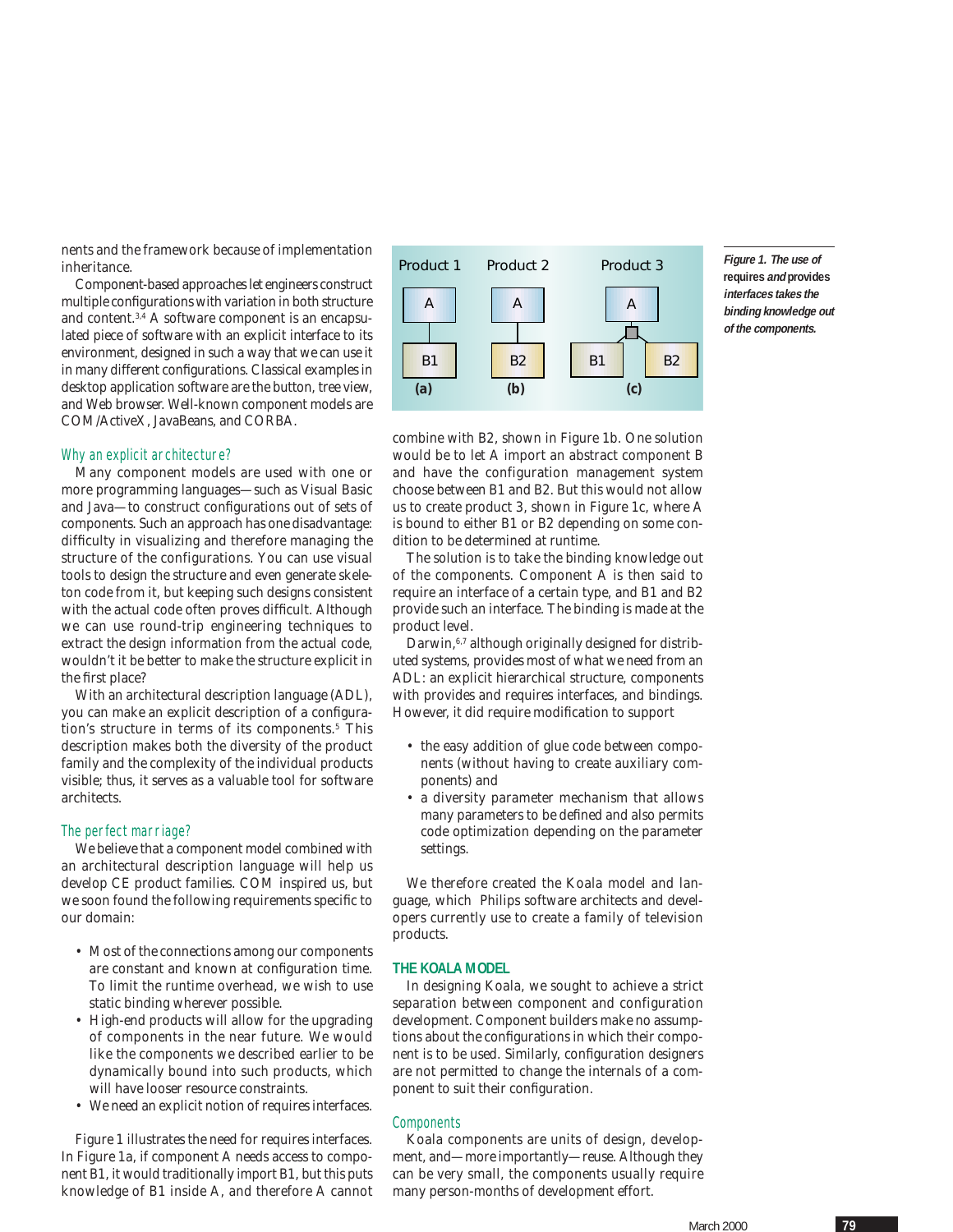**Figure 2. Koala's graphical notation makes components look like IC chips and configurations look like electronic circuits. Interfaces are represented as pins of the chip; the triangles designate the direction of function calls. The configuration shown here binds the tuner and HIP driver to a fast I2C service and binds the HOP driver to a slow I2C service.**



A component communicates with its environment through *interfaces*. As in COM and Java, a Koala interface is a small set of semantically related functions. A component provides functionality through interfaces, and to do so may require functionality from its environment through interfaces. In our model, components access all external functionality through *requires* interfaces—even general services such as memory management. This approach provides the architects with a clear view of the system's resource use.

For example, in a TV, a *tuner* is a hardware device that accepts an antenna signal as input, filters a particular station, and outputs the signal at an intermediate frequency. This signal is fed to a high-end input processor (HIP) that produces decoded luminance and color signals, which in turn are fed to a high-end output processor (HOP) that drives the TV screen. Each of these devices is controlled by a software driver that can access hardware through a serial I2C bus. Therefore each driver requires an I2C interface, which must be bound to an I2C service in a configuration.

Figure 2 graphically represents a TV software platform that contains these drivers and some extra components. We deliberately designed Koala's graphical notation to make components look like IC chips and configurations look like electronic circuits. Interfaces are represented as pins of the chip; the triangles designate the direction of function calls. The configuration in Figure 2 binds the tuner and HIP driver to a fast I2C service and binds the HOP driver to a slow I2C service.

# Interface definitions

We define an interface using a simple interface definition language (IDL), in which we list the function prototypes in C syntax. For instance, this is the **ITuner** interface definition:

```
interface ITuner
{
  void SetFrequency(int f);
  int GetFrequency(void);
}
```
**ITuner** is an example of a specific interface type, which will be provided or required by only a few different components. The **IInit** interface, also present in Figure 2, exemplifies a more generic interface: It contains functions for initializing a component, and most components will provide this interface.

#### Component descriptions

We describe the boundaries of a component in a component description language (CDL). The tuner driver is defined as follows:

**component CTunerDriver { provides ITuner ptun; IInit pini; requires II2c ri2c; }**

Each interface is labeled with two names. The long name—for example, **ITuner**—is the *interface type name.* This globally unique name refers to a particular description in our interface repository. The other name—for example, **ptun**—is a local name to refer to the particular interface *instance*. This convention allows us to have two interfaces on the border of a component with the same interface type—for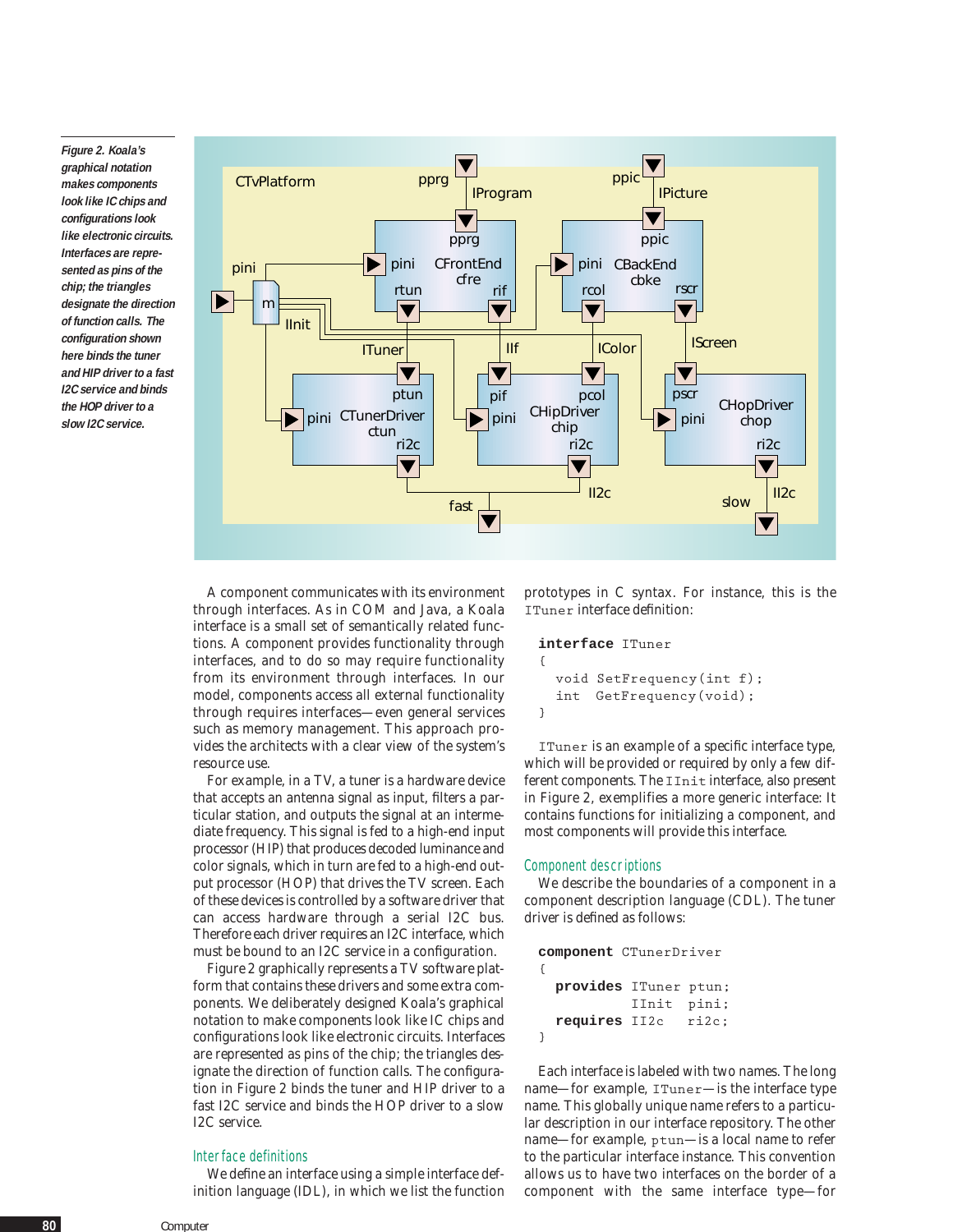instance, a volume control for the speakers and one for the headphones—as long as the instance names are different.

## **Configurations**

A configuration is a set of components connected together to form a product. All *requires* interfaces of a component must be bound to precisely one *provides* interface; each *provides*interface can be bound to zero or more *requires*interfaces. Interface types must match.

#### Compound components

A typical component may contain 10 interfaces, and a typical configuration contains tens of components. Hence, it is not convenient to define system configurations directly in terms of basic components. Therefore, as in Darwin, we introduce *compound components*. Figure 2 shows an example, the TV platform. Here is an incomplete definition:

```
component CTvPlatform
{
  provides IProgram pprg;
  requires II2c slow, fast;
  contains
    component CFrontEnd cfre;
    component CTunerDriver ctun;
  connects
    pprg = cfre.pprg;
    cfre.rtun = ctun.ptun;
    ctun.ri2c = fast;
}
```
Each contained component has a *type name*—for example, **CTunerDriver**—and an *instance name* for example, **ctun**. The globally unique type name refers to the reusable component definition in our component repository. The instance name is local to the configuration.

We have to extend the binding rules to cater to compound components. The rules are very simple if we take the triangles into account: *An interface may be bound by its tip to the base of precisely one other interface*. Conversely, *each base may be bound to the tip of zero or more other interfaces*. In plain English, there must be a unique definition of each function, but a function may be called by many other functions.

#### Modules

In Figure 2, each subcomponent provides an initialization interface that must be called when initializing the compound component. We cannot just connect all initialization interfaces to that of the compound component; that violates our binding rule (What would be the order of calling?). We could define a new component to perform the initialization, but



**Figure 3. Implementation of static binding. Module m implements a function p–f, while module n refers to the function as r–f . Macros do the rest.** 

this nonreusable component would pollute our component repository.

We have therefore chosen another solution. A *module* is an interfaceless component that can be used to glue interfaces. We declare modules within a component and connect them to interfaces of the component or of its subcomponents. The module has access to any interface whose base is bound to the module. The module implements *all* functions of *all* interfaces whose tip is bound to the module. We also use modules to implement basic components, forming the leaves of the decomposition hierarchy.

### Implementation

In Koala, components are designed independently of each other. They have interfaces to connect to other components, but this binding is *late*—at configuration time. By running the compiler at configuration time, we can still deploy *static binding*.

The implementation of static binding is straightforward, using naming conventions and generated renaming macros. A simple tool (also called Koala) reads all component and interface descriptions and instantiates a given top-level component. All subcomponents are instantiated recursively until Koala obtains a directed graph of modules, interfaces, and bindings.

For each module, Koala generates a header file with renaming macros, as shown in Figure 3. A function f in interface p, implemented in module m of component C, is given the *logical* name p\_f. Koala chooses a *physical* name c\_p\_f, where c is a globally unique prefix associated with C. To map logical to physical, Koala generates the following macro in the header file for m: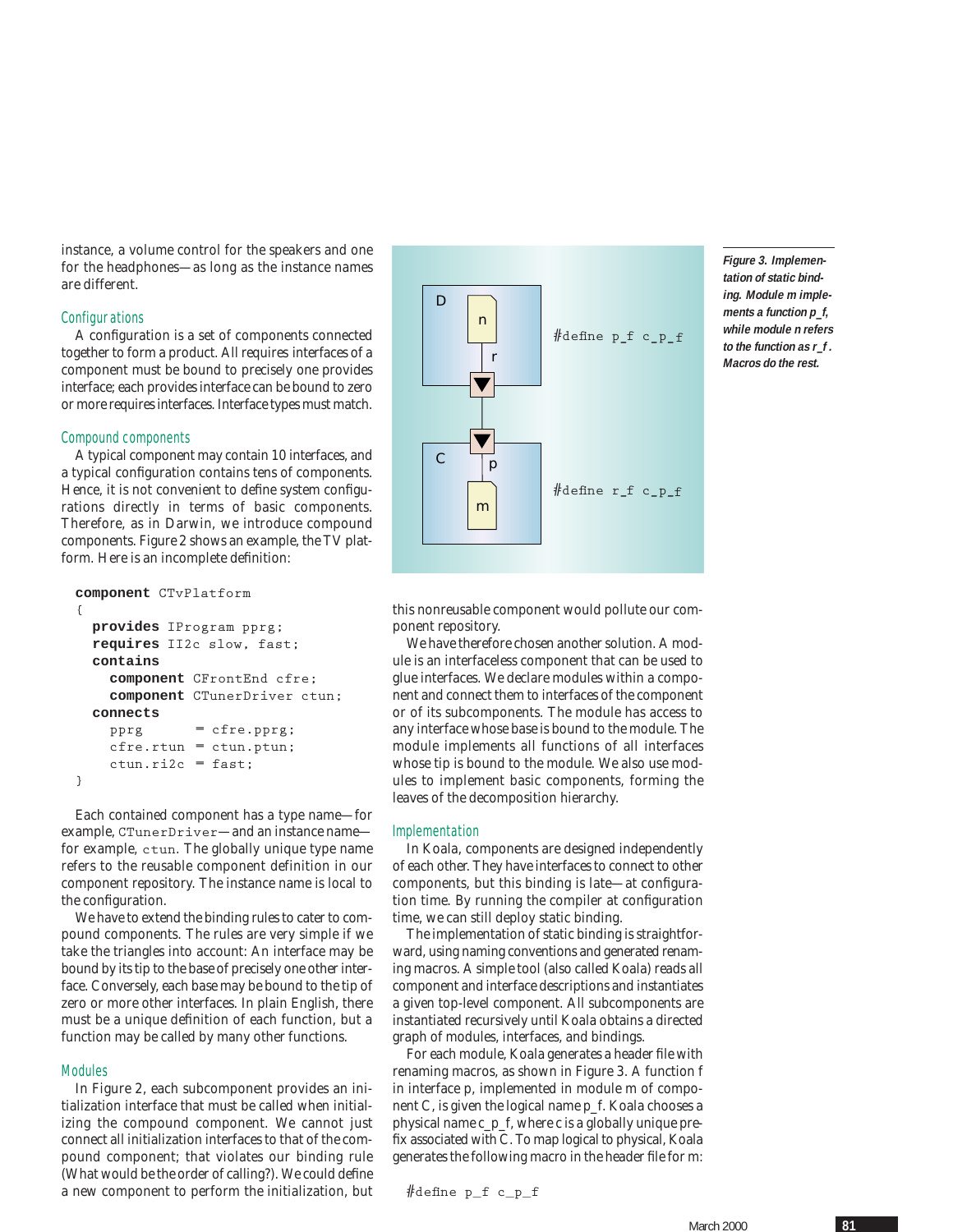**Figure 4. Function binding in Koala. Module m is a glue that binds the interfaces. In this module, functions can be implemented in C or in Koala.**



Similarly, a module n in component D refers to a function f in the *requires*interface r by its logical name, r\_f. Koala calculates the binding and generates the appropriate renaming macro—in our case:

```
#define r_f c_p_f
```
The names p\_f and r\_f are local to modules and the name c\_p\_f is globally unique. This is an example of static binding. Koala also supports limited forms of dynamic binding in the form of switches.

# **HANDLING DIVERSITY**

Koala has some extra features aimed at handling diversity efficiently: interface compatibility, function binding, partial evaluation, diversity interfaces, diversity spreadsheets, switches, optional interfaces, and connected interfaces.

# Interface compatibility

An interface of type **ITuner** can be required or provided by more than one component. For instance, both a European frequency-based and an Amerian channel-based television front end can be connected to both a high-end and an economical tuner driver if they support the same interface. Treating interface definitions as "first-class citizens" ensures that component builders do not change the interface to suit only one implementation.

As a consequence, we declare an interface definition to be immutable—it cannot be changed once it has been published. But it is possible to create a new interface type that contains all the functions of the previous interface plus some additional ones. With strict interface typing, a tuner driver providing the new interface cannot be connected to a front end requiring the old interface—without adding glue code. Because we expect this to be a common design pattern, we permit an interface to be bound to one of a different type if the provided interface supports at least all the functions of the required interface.

## Function binding

When two interfaces are bound, their functions are connected on the basis of their name. Sometimes we must bind functions of different names efficiently, perhaps even from different interfaces. We can implement glue functions in C, but that introduces a runtime overhead. To solve this problem, we introduce *function binding*.

Remember that developers ultimately implement functions in modules. Normally, Koala generates a renaming macro in the header file; a developer implements the function by hand in a C file. We allow a function to be bound to an expression in CDL. Koala will then generate a macro that contains the C equivalent of that expression as its body. The expression may contain calls to functions of interfaces bound to that module.

For example, suppose that for some reason we must bind a *new* front end requiring **ITuner2** to an *old* tuner driver providing **ITuner**. The interface **ITuner2** has an extra function **EnableOutput**. A different component, the HIP, also can perform this function.

Figure 4 shows how Koala performs function binding. Koala function binding can implement module m as follows:

```
within m {
 cfre.rtun.SetFrequency(x) =
    ctun.ptun.SetFrequency(x);
 cfre.rtun.GetFrequency() =
    ctun.ptun.GetFrequency();
 cfre.rtun.EnableOutput(x) = 
    chip.pout.EnableOutput(x);
}
```
Because Koala can shortcut the renaming macros, this is more efficient than implementing the functions in C. However, the real benefit of function binding comes with partial evaluation.

# Partial evaluation

Koala understands a subset of the C expression language and can partially evaluate certain expressions so  $1 + 1$  will be 2, and  $1? f(x) : g(x)$  will be  $f(x)$ . This capability plays an important role in our diversity management.

# Diversity interfaces

To be reusable, components should not contain configuration-specific information. Moving all configu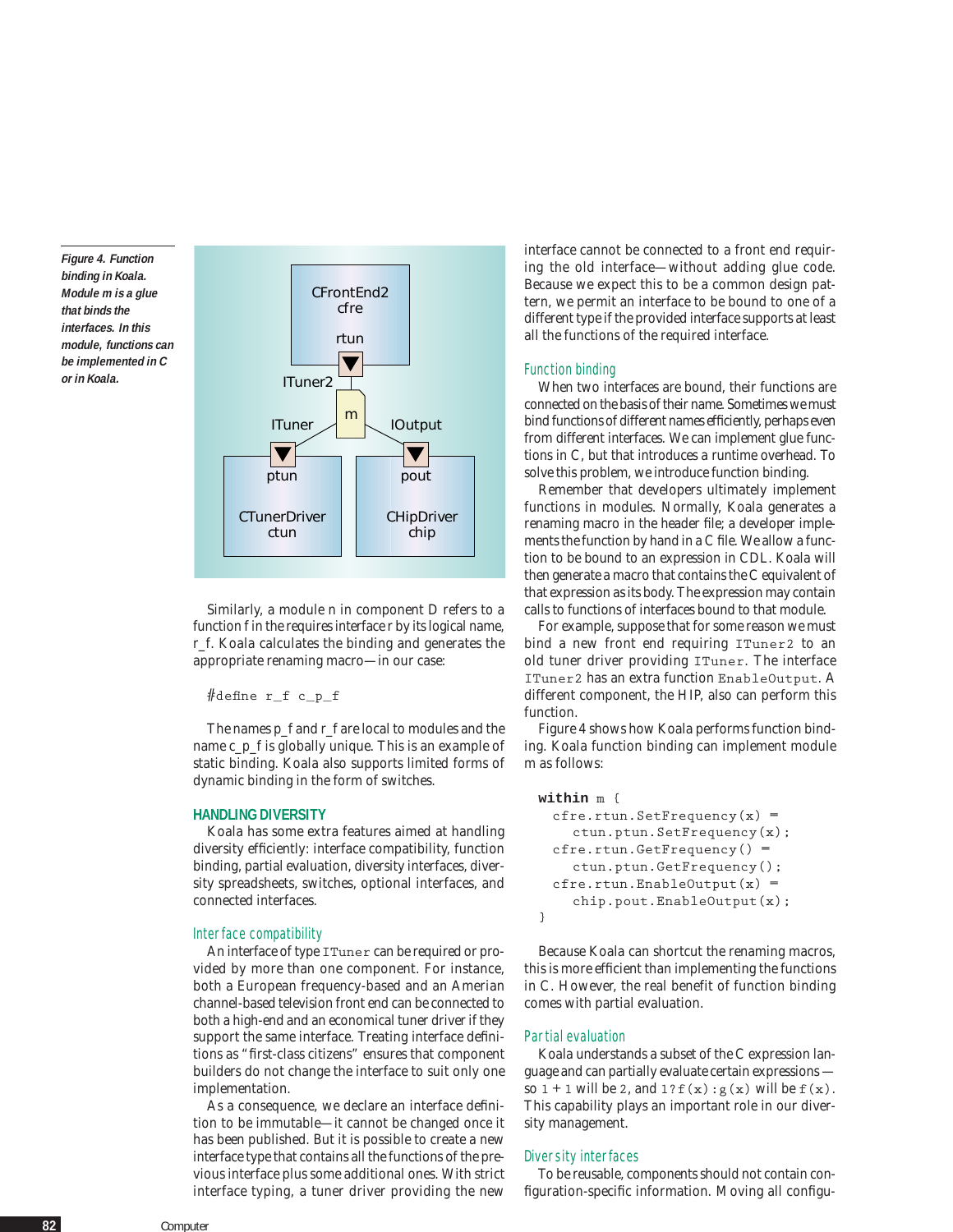ration-specific code out of the component may provide an almost empty component that, while reusable, is not very usable. We believe that nontrivial reusable components should be parameterized over *all* configuration-specific information.

We could add a parameter list to a component definition, but this technique only works well with a few parameters. We expect components to have tens and maybe hundreds of parameters— see, for instance, the property lists of ActiveX components.

Property lists are indeed suitable, but an implementation in terms of **Set** and **Get** functions does not allow for optimization when we give certain parameters constant values at design time. Therefore we reverse roles: Instead of the component *providing* properties to be filled in by the configuration, we let it *require* the properties through the standard interface mechanism. Such interfaces are called *diversity interfaces*.

Figure 5 shows how to give a television front end a diversity interface. A parameter in the interface **div** of **CFrontEnd** could be a Boolean function **ChannelMode()**, indicating whether the component should operate in frequency or in channel mode. The function is implemented in a module m that belongs to the configuration.

Koala can implement **ChannelMode** as a C function, which makes the diversity parameter dynamic. It can also bind **ChannelMode** to an expression that can be calculated at configuration or compile time. Koala will then assign the result value—for example, **true**—to the function so that the C compiler can, for instance, remove the **else** part of if statements referring to the parameter, resulting in less code. Koala will generate an extra macro of the form **#define div\_ChannelMode\_CONSTANT 1** that can be used to conditionally exclude certain pieces of code that are unreachable given this diversity parameter setting.

## Diversity spreadsheets

Setting up an object-oriented spreadsheet of diversity parameters provides the most interesting use of Koala's function binding and partial evaluation. Koala can express parameters of inner components in terms of parameters of outer components. For instance, it can express **ChannelMode** of the television front end in the module m in terms of the *region* diversity parameter of the TV platform (US=channel mode, Europe=frequency). Koala can express this region parameter again in terms of a product diversity parameter at a yet higher level. Using the product parameter in the front-end component would be a violation of our principle of configuration-independent components, which mandates that the component designer have no knowledge of specific products.

The spreadsheet approach allows for even more ele-



**Figure 5. Diversity interfaces and switches.CFrontEnd has a diversity interface that is defined in module m. The switch selects between two drivers and is controlled by module m. Module m can define both drivers in terms of the diversity of the compound component.**

gant diversity calculations. Consider the use of realtime kernel (RTK) threads. Each component will create zero or more of these threads. Some RTKs require the thread descriptor blocks to be allocated statically. If we let each component provide an interface that contains the number of threads required, we can use Koala to add all the numbers at compile time and bind the result to the diversity parameter of the RTK.

#### Switches

Koala can use diversity interfaces to handle the internal diversity of a component. But what about the structural diversity in the connections between components? Koala already provides for this: You can use function binding with conditional expressions to route the function calls to the appropriate components. Koala's partial evaluation mechanisms allow these connections to be turned into normal function calls if it can evaluate the condition at compile time. For us, this design pattern occurs so frequently we decided to make it a special Koala construct—the *switch*.

Figure 5 demonstrates the use of a switch. The front end connects to the first or second tuner driver depending on the switch's setting. An interface, which could be a diversity interface, controls the switch itself. If the switch setting is known at compile time, Koala's partial evaluation techniques will optimize the switch to a direct function call. Moreover, Koala removes unreachable components from the configuration automatically. These measures allow for late yet optimal component binding. Koala also permits multiple interfaces to be switched simultaneously and between more than two targets.

#### Optional interfaces

Our product family has a set of components that all provide a basic set of interfaces, but some of them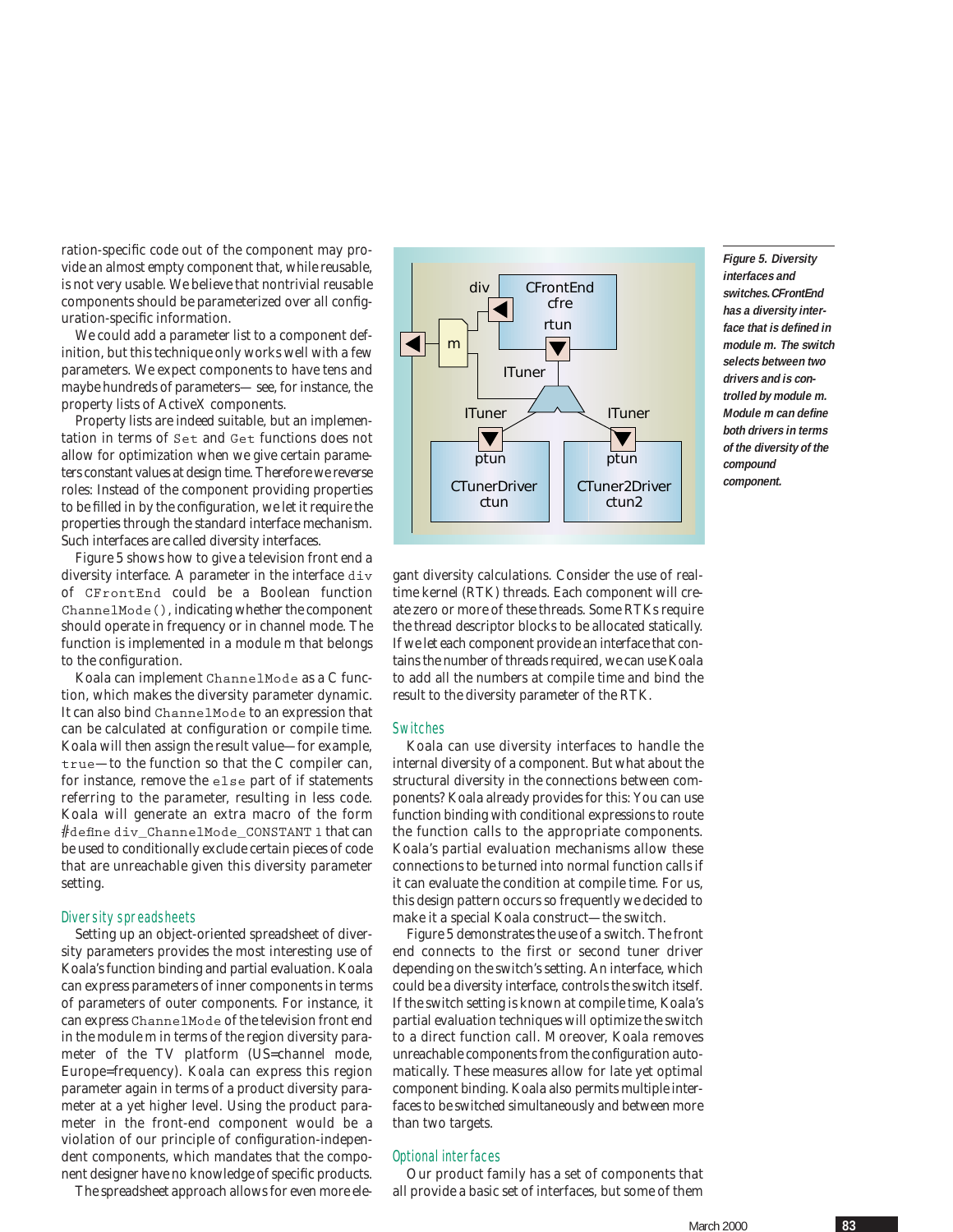**Koala lets us introduce component orientation in a domain still severely resourceconstrained.**

provide extra interfaces. A set of tuner drivers may, for instance, offer frequency and channel selection interfaces, but some of them may also offer advanced search interfaces. If we design another component to be connected to one of this set, this component may want to inquire whether the tuner driver actually connected to it supports searching—this knowledge is not a component but a configuration property. To do so, the component declares an optional *requires* interface that may, but need not, be connected at its tip.

A component with an optional *requires*interface **r** can use the function **r\_iPresent()** to determine whether the interface is indeed connected. Koala will set this function to **TRUE** if the interface is connected to a nonoptional *provides* interface of another component, and to **FALSE** if it's not connected.

A component can also provide optional interfaces. Such an interface is automatically extended with an **iPresent** function, which the component must implement to inform others whether it actually implements the interface. The **iPresent** of such an optional *provides* interface may depend on the availability of hardware or on the **iPresent** function of optional *requires*interfaces that the component needs for its implementation.

We modeled optional interfaces after COM's query interface mechanism. Again, partial evaluation allows Koala to optimize the code if it can determine its presence at compile time.

## Connected interfaces

A configuration consists of a given component instantiated recursively. If Koala can determine after switch evaluation that certain components are not reachable, it will not include them. To start this process, at least one module must be declared to be present.

A reachable component can use the function **iConnected** to determine whether a provided interface is actually being used in that configuration. The component can skip time-consuming initializations or exclude parts of the code if certain interfaces are not used.

# **COPING WITH EVOLUTION**

Koala supports the software development of a product family of up-market television sets. The model is used by more than 100 developers at different sites all over the world, which raises some process issues in component-oriented development.

# Interface repository

Developers store interface definitions in a global interface repository, where each interface type has a

globally unique name. An interface definition consists of an IDL description and a data sheet, a short text document describing the semantics of the interface.

The repository is Web-based and globally accessible. Changes can be made only after they've been approved by the interface management team. The following rules constrain the evolution:

- Existing interface types cannot be changed.
- New interface types can be added.

In practice, we allow exceptions to the first rule, but only if *all* components using that interface can be changed at the same time—which is usually impossible.

#### Component repository

Developers store component definitions in a global component repository, where each component has a globally unique long name, used in component descriptions, and a globally unique short name, used as a prefix for function names. Note that C itself has no name-space facility other than **file scope**.

This repository is also Web-based. Each component has a CDL description, a data sheet (a short document describing the component), and a set of C and header files. These header files are only for use by the component itself; Koala handles all connections between components.

Changes to the repository can only be made after approval by the architecture team. The following rules apply:

- New components can be added.
- An existing component can be given a new *provides*interface, but an existing *provides*interface cannot be deleted.
- An existing component can be given a new *requires* interface, but it must then be optional. An existing *requires* interface cannot be deleted, but it can be made optional.

A compound component is just as reusable as any of its constituents. As with hardware, we sometimes call a compound component a *standard design*. Our component repository is flat: It contains both basic and compound components. Although component instances are encapsulated in compound components, the corresponding types are not. Therefore, it is possible to construct a second compound component with the same basic components in a different binding.

## Configuration management

The repositories are under the control of a standard configuration management system. This system manages the history of components and temporary branches—for example, where a developer repairs a